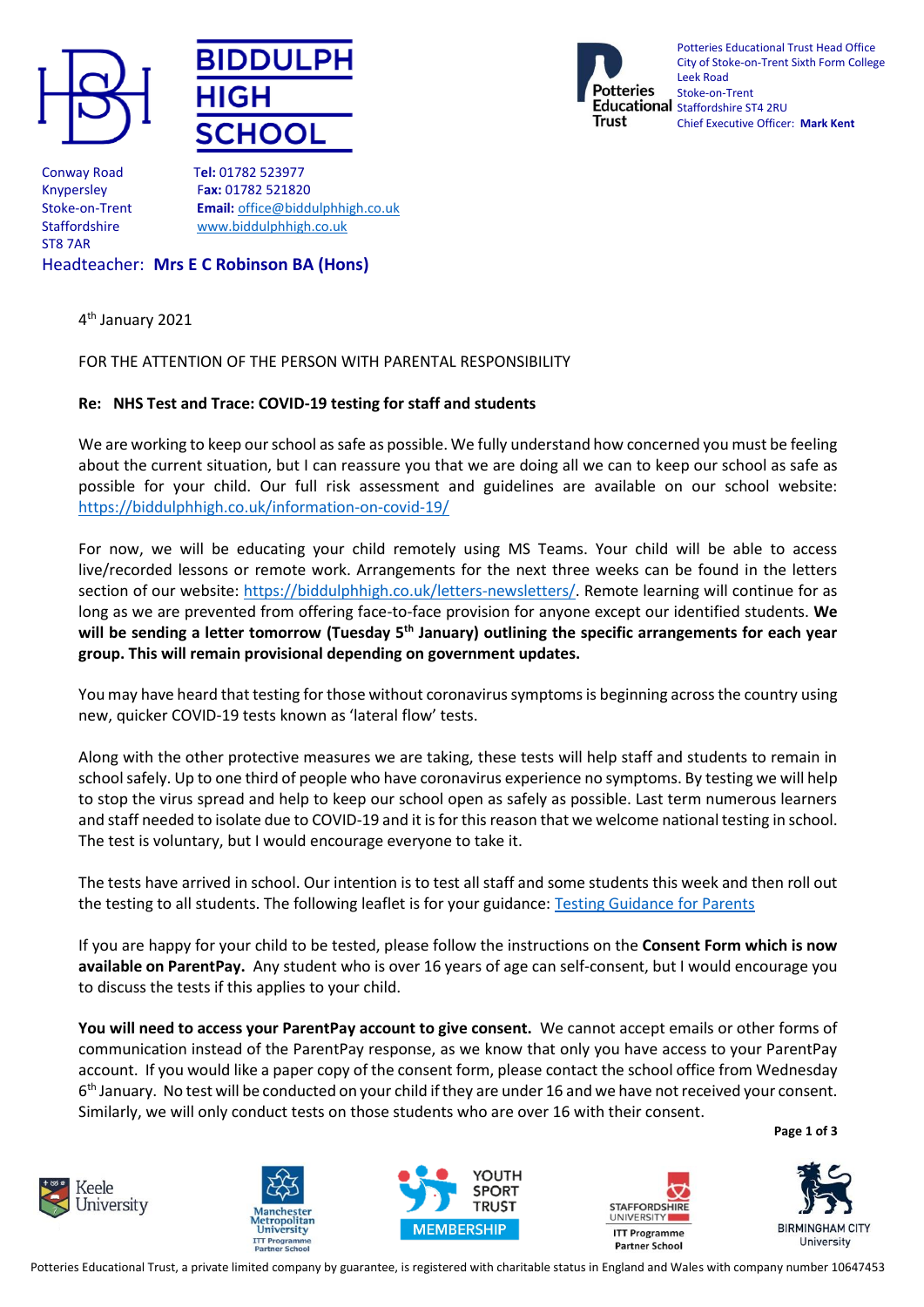Those taking the test will be supervised by trained staff. The 'lateral flow' tests are quick and easy using a swab of your nose and throat. For under 18's, staff can oversee the swab process.

Results (which take around half an hour from testing) will be shared directly with staff and students participating. Where participants are under 16, parents or legal guardians will also be informed.

We know these tests work - in validation studies conducted by Oxford University and Public Health England, they were shown to be as accurate in identifying a case as a PCR test (99.68% specificity). The tests have lower sensitivity, but they are better at picking up cases when a person has higher viral load, hence the need to test frequently.

Testing will be offered free of charge.

### **What if a student tests positive?**

Participating staff and students who test positive will be informed about their results individually. Where participants are under 16, parents or legal guardians will also be notified. Guidance on safe travel and additional precautions will be provided along with test results.

Students will need to take a further 'PCR test' (similar to those done in local and regional testing sites) on the same day (or as soon as possible). School will be able to provide these PCR test kits to perform at home or you can go to www.gov.uk/get-coronavirus-test or call 119 to book a follow-up test. If ordering a PCR test yourselves, you should choose to visit a drive-through test site if possible, as it is faster than requesting a home test.

During this time while they wait for the PCR result (via text / email), they will need to self-isolate.

If the PCR test returns a positive result you will have to self-isolate and follow the guidance from NHS Test and Trace.

### **What happens if the test is negative?**

They will be able to stay in school and resume their activities as normal. A student will only be told if they test positive on a 'lateral flow' test, so if you do not hear you can assume it was negative. A small number of students may need to repeat the test if the first test was invalid or void for some reason.

### **What if a close contact at school/college tests positive?**

A close contact of someone in school/college who has tested positive for COVID-19 will be able to return to school if they agree to be tested once a day for 7 days and the test is negative. If they do not want to take the test, they will need to self-isolate as per the national guidelines. This does not apply to household members or close contacts outside of school who will still need to self-isolate. Further details will be provided at the time, but if you would prefer to self-isolate instead of doing daily testing, you can.

#### **What if my child develops symptoms?**

**This testing programme at school is for people with no symptoms. If your child develops symptoms at any time** (such as a high temperature; a new, continuous cough; or a loss or change to their sense of smell or taste) **they must immediately self-isolate, and book a test by calling 119 or visiting** [https://www.gov.uk/get](https://www.gov.uk/get-coronavirus-test)[coronavirus-test.](https://www.gov.uk/get-coronavirus-test)

We are constantly looking at the national picture. The new variant of the virus in London and the South East is currently increasing at a rate of between 100% to 150% a day and you will be aware that this area of the UK is now in Tier 4. I cannot thank families enough for their support last term and now with the national picture as it is, I urge families to work with us as together we keep our community safe and open:

During the time at home, please limit the contact your son/daughter has with others.